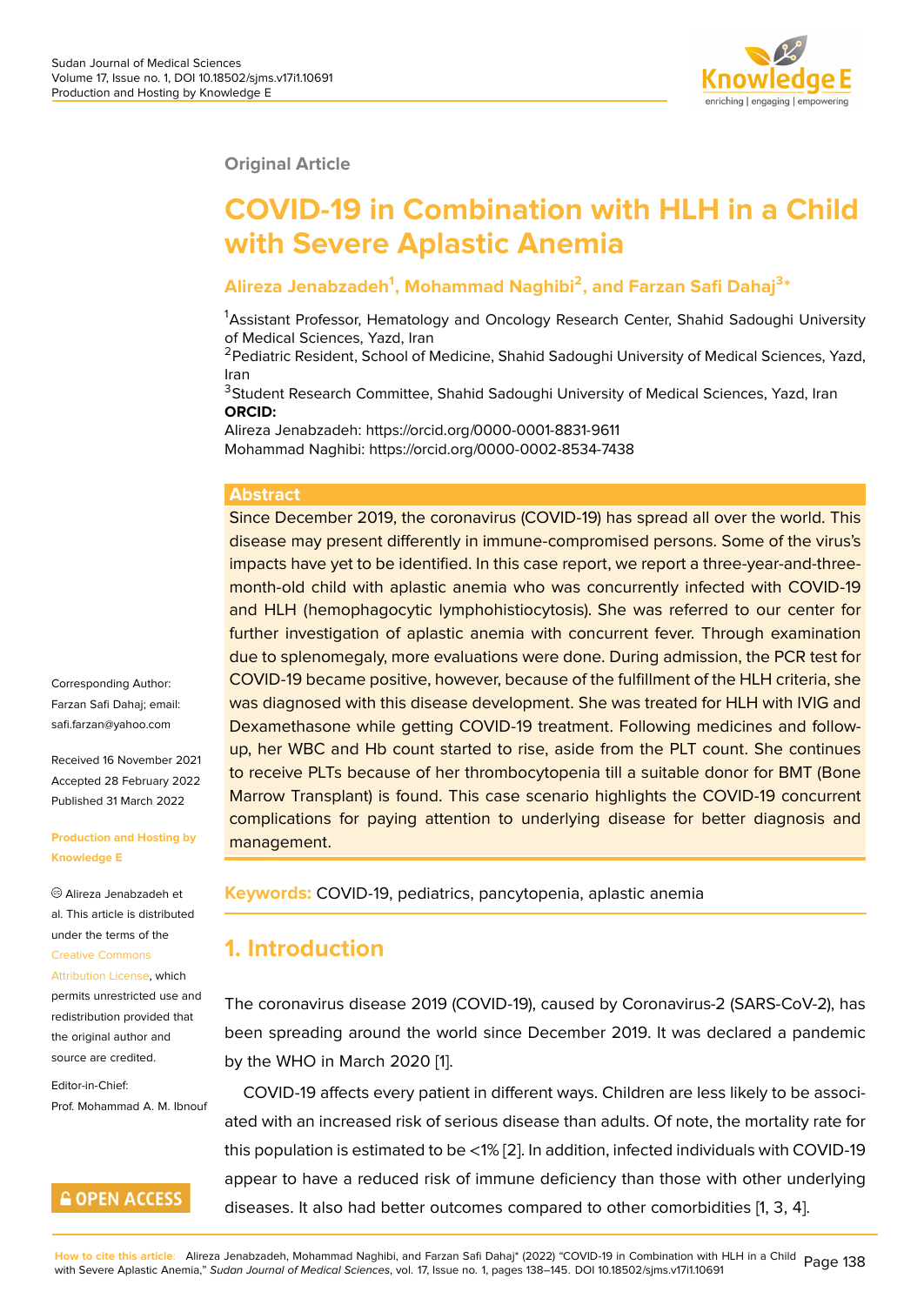Studies have reported fulfillment of secondary hemophagocytic lymphohistiocytosis (sHLH) diagnostic criteria in some individuals with COVID-19. As a result, COVID-19 might cause sHLH [1, 4]. Patients with this condition have a sudden onset of fever, cytopenia, coagulopathy, increased transaminase levels, hyperferritinemia, and multiorgan dysfunction. The mainstays of treatment include chemotherapy, glucocorticoids, and intravenous immunoglobulin (IVIG) [1, 2, 4, 5].

Except for the studies by Adel and Magdy [1] and Mostafavi *et al.* [4], there has been no case of HLH coexisting with severe aplastic anemia in a child infected with COVID-19. In this case report, we report a three-year-and-three-month-old child with aplastic anemia who was concurrently infected with C[O](#page-6-0)VID-19 and HLH.

### **2. Case Report**

#### **2.1. History and examination**

A three-year-and-three-month-old girl presented to the hospital with a fever. Her medical records from a month earlier at a different facility showed signs of weakness and lethargy. It should be noted that once the doctors discovered pancytopenia, they did an aspiration and a bone marrow biopsy. The pathological findings of a bone marrow test done a month earlier revealed that the child had aplastic anemia. The child had a fever when she came to our center, and the spleen was touched below the ribs during the examination. The child had pancytopenia (WBCs: 700 cells/µl, 5% neutrophils, and 95% lymphocytes [ANC: 35, ALC: 665 cells/µl], Hb: 10.2 gr/dl, and PLTs: 39,000 cells/µl). A consultation with endocrinology, infectious disease, and immunology services was done to examine the possible causes of aplastic anemia. Among the infectious causes tested for, viral agents such as EBV, CMV, HBV, HCV, HIV, HAV, VZV, parvovirus B19, Mumps, Rubella, and Influenza were requested; however, only parvovirus B19 IgM and IgG were positive, which were also excluded when the PCR results were provided. This indicates that parvovirus B19 was not detected. Furthermore, blood culture was sent using the BACTEC method, which was reported to be negative, and the chromosomal fragility test with suspicion of Fanconi anemia (FA) was also sent, which was also reported to be negative (fragility test was not increased).

The patient developed a fever on the first day of admission and tested positive for COVID-19. We found no signs of lung disease throughout the examinations, and she did not have tachypnea, asthma, or respiratory distress. Chest X-ray revealed a normal lung field and a normal mediastinum (Figure **1**). Given that spleen enlargement should not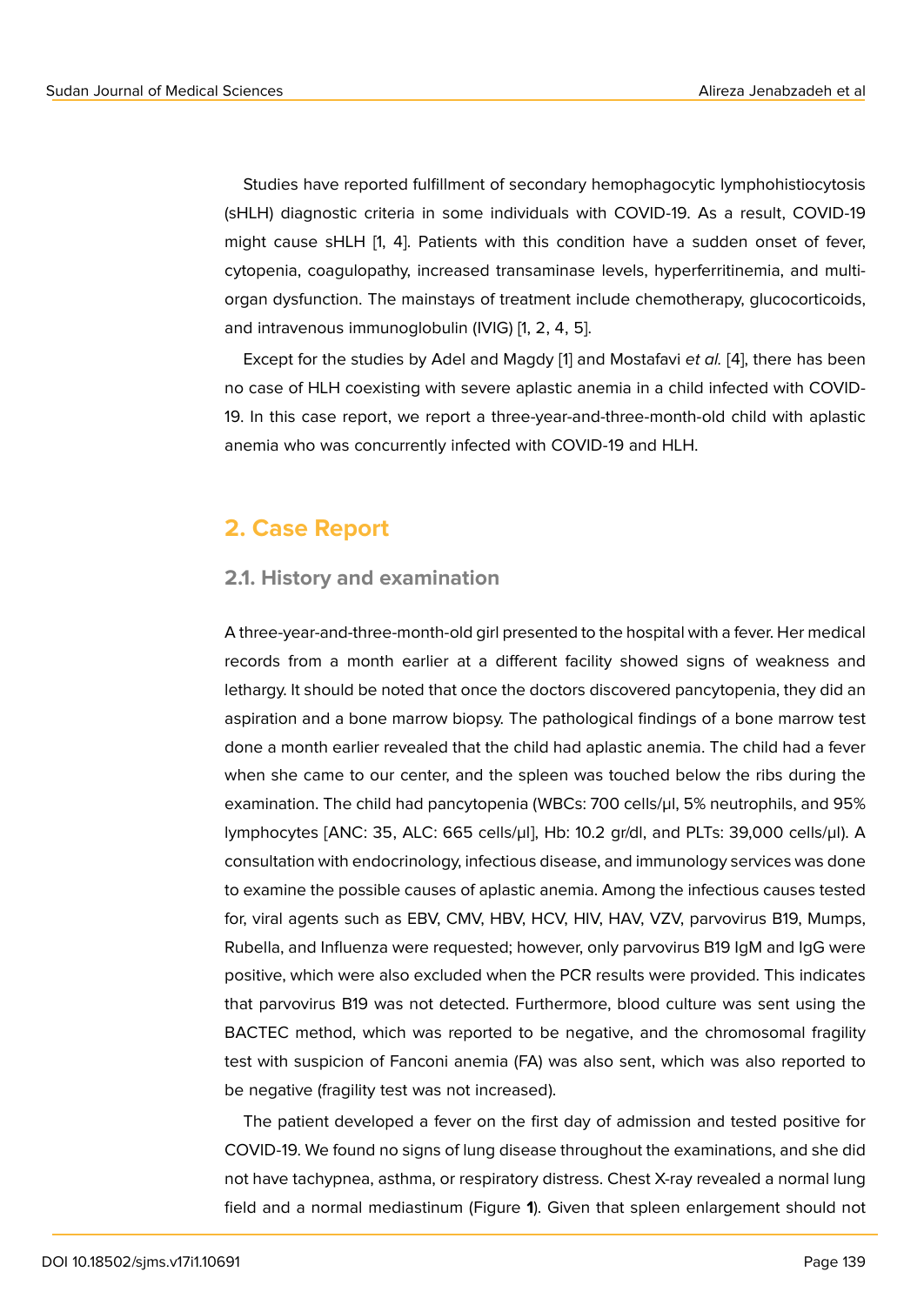occur in aplastic anemia, if such enlargement is found, the reasons for splenomegaly should be explored. We further investigated the reasons for the spleen enlargement, and eventually, based on the HLH criteria, we arrived at the following diagnosis: the kid had a fever, bicytopenia, splenomegaly, ferritin >500 (6382 ng/ml), fasting triglyceride >265 mg/dl, and malignancy signs in a chest X-ray, abdomen ultrasound, and bone marrow aspiration and biopsy. It should be noted, however, that fibrinogen was found to be normal (586 mg/dl).

Because the child was also diagnosed with aplastic anemia, injecting Etoposide was deemed inappropriate for her. Dexamethasone (10 mg/m<sup>2</sup>; two weeks) and IVIG (0.5 gr/kg/day; four doses) were also used to treat HLH. Of course, the doctors requested Interleukin-6 for the patient, so that if the child's condition is suitable and there is a justification for the use of Tocilizumab based on the IL-6 level, this medicine can be used to treat both HLH and COVID-19. However, because its level was 1.0 pg/ml and the IL-6 level was normal (normal range: 7 pg/mL), we did not utilize this medication. At the same time, a consultation with the pediatric infectious disease service was done for the treatment of COVID-19, and based on the results, the interferon β-1a and Lopinavir/Ritonavir were continued for five days. After the COVID-19 treatment time elapsed and given the child's overall good health, she was discharged, but she remained under medical care for bone marrow condition and the requirement to get packed cells and platelets. The child's WBC began to increase approximately three months after the diagnosis of aplastic anemia (two months after the first visit to this facility), and the WBC returned to normal after three and a half months (trends of laboratory findings in this patient is shown in Table 1).

Almost simultaneously with the increase in WBC, the child's Hb increased, so that the last time she received packed cells was about three-and-a-half months after the onset of aplastic anemia (or, to put it another way, two-and-a-half months after her first visit to this center), but the number of platelets continued to decrease. Platelets were given to the child two or three times each week. The child's chance to receive platelets was limited by a platelet count of fewer than 10,000 or uncontrolled hemorrhage. Infectious, endocrine, rheumatology, and immunology consultations were done immediately after diagnosis to determine the underlying causes of HLH, but no diagnosis was made. Given that the child had received platelets for about six months, HLA typing was performed for the child and her family to undergo bone marrow transplantation. There was, however, no full-match donor. On the other hand, because chronic aplastic anemia necessitates bone marrow transplantation, genetic HLH tests were expensive for the family and didn't make a significant difference in therapy, therefore we didn't examine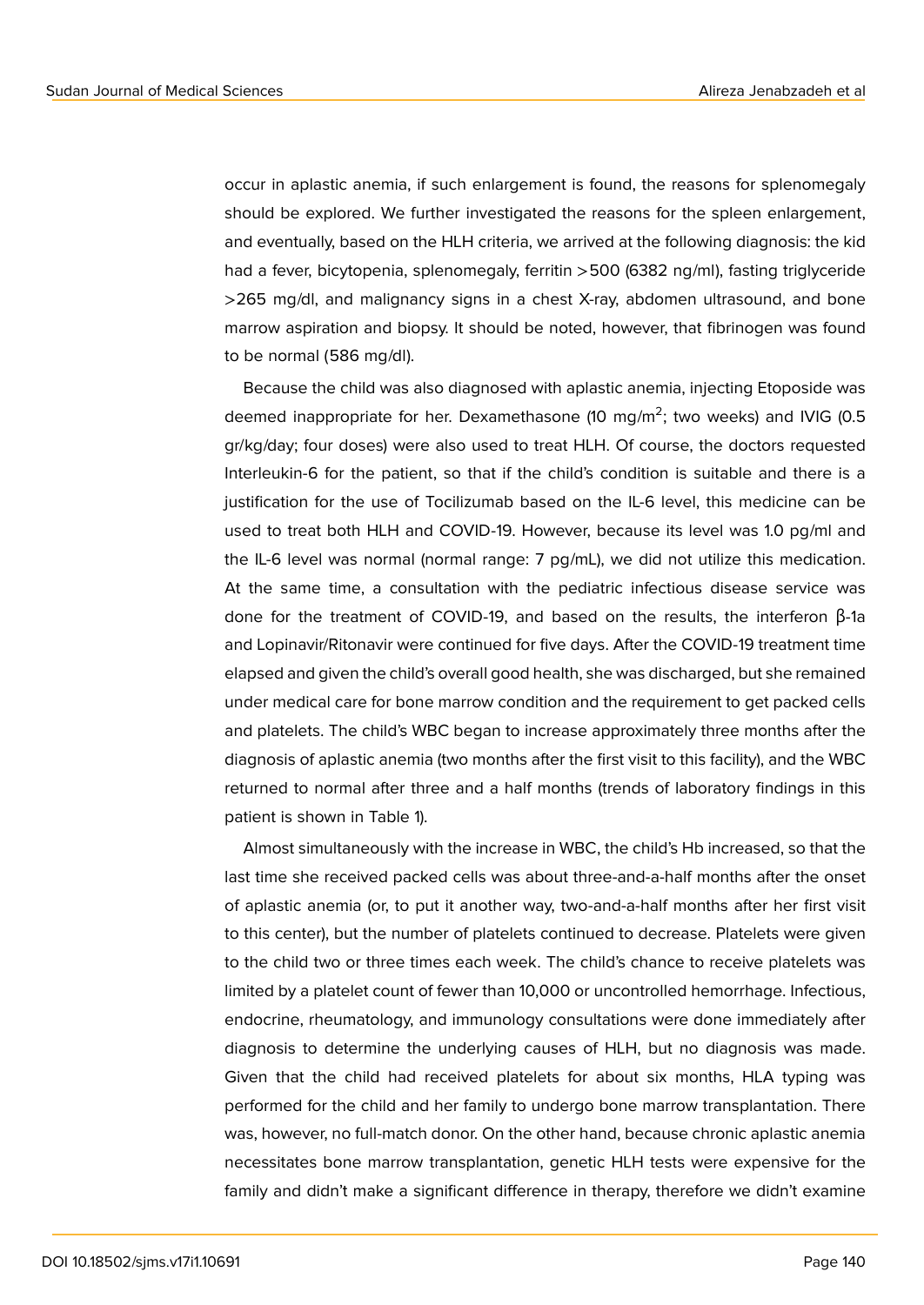| Index/Day                                                                 | 14<br>before<br>admission | days Admission<br>Day 0 | Day 1 | Day 2 | Day 3 | Day 4 | Day 6 | Day<br>9<br>discharge | 34<br>days<br>after<br>discharge | 50<br>days<br>after<br>discharge | 147<br>days<br>after<br>discharge |
|---------------------------------------------------------------------------|---------------------------|-------------------------|-------|-------|-------|-------|-------|-----------------------|----------------------------------|----------------------------------|-----------------------------------|
| <b>WBC</b><br>(reference<br>$3700 -$<br>10000_103<br>cells/_L)            | 3300                      | 700                     | 1100  | 1600  |       |       | 1200  | 600                   | 1200                             | 2100                             | 7600                              |
| Neutrophil, %                                                             | 35                        | 5                       | -     |       |       | -     |       |                       | -                                | 28.7                             | 72.2                              |
| Lymphocyte,<br>%                                                          | 65                        | 95                      |       |       |       | —     | 88.6  |                       |                                  | 52.8                             | 22.7                              |
| Hemoglobin<br>(reference<br>$10.5 - 13.5$<br>$g/dL$ )                     | 9.9                       | 10.2                    | 9.4   | 8     |       |       | 9.1   | 9                     | 9.8                              | 7                                | 10.9                              |
| Platelet count 13000<br>(reference<br>$150.0 -$<br>450.0_103<br>cells/_L) |                           | 39000                   | 5000  | 16000 |       |       | 14000 | 40000                 | 19000                            | 17000                            | 63000                             |
| Retic, %                                                                  |                           |                         |       | 0.2   |       |       |       |                       |                                  |                                  |                                   |
| Fibrinogen<br>(reference<br>200-400<br>mg/dL)                             |                           |                         |       |       | 586   | 412   |       |                       | 429                              |                                  |                                   |
| <b>Triglycerides</b><br>(normal<br>fasting $< 265$<br>mq/dL)              |                           |                         |       |       |       | 353   | 443   |                       | 285                              |                                  |                                   |
| Ferritin<br>(reference<br>7–140 ng/mL)                                    |                           |                         |       |       | 6382  | >1500 |       |                       |                                  |                                  |                                   |
| C-reactive<br>protein                                                     |                           |                         | $2+$  | $1+$  |       |       |       |                       | $2+$                             | $2+$                             | $2+$                              |
| <b>ESR</b><br>1st<br>h<br>(reference<br>$<$ 15/1st h)                     |                           |                         |       | 98    |       |       |       |                       |                                  | 104                              |                                   |
| Urea, mg/dLa                                                              |                           |                         | 35    |       |       |       |       |                       |                                  |                                  | 26                                |
| Creatinin,<br>mg/dLa                                                      |                           |                         | 0.5   |       |       |       |       |                       |                                  |                                  | 0.4                               |
| RT-PCR<br>for<br>SARS-CoV-2                                               |                           |                         | Pos   |       |       |       |       | <b>Neg</b>            |                                  |                                  |                                   |
|                                                                           |                           |                         |       |       |       |       |       |                       |                                  |                                  |                                   |

TABLE 1: Laboratory findings related to the patient.

**SARS-CoV-2: severe acute respiratory syndrome coronavirus 2.**

the underlying HLH genes (if the HLH had a genetic basis, we would recommend bone marrow transplantation).

At the time of writing this paper, the child was under medical care for the need to receive platelets, and our next step was to find a suitable donor for bone marrow transplantation; if no suitable donor was found, we will consider medicinal therapies.

#### **3. Discussion**

Children of any age can become infected with COVID-19. According to the Centers for Disease Control and Prevention (CDC), around 12–14% of confirmed coronavirus infections are children under the age of 18. It is also worth noting that the mortality rate for this group is believed to be <1%. Moreover, children are less prone than adults to be impacted by the major disease [2]. In Egypt, Adel and Magdy reported confirmed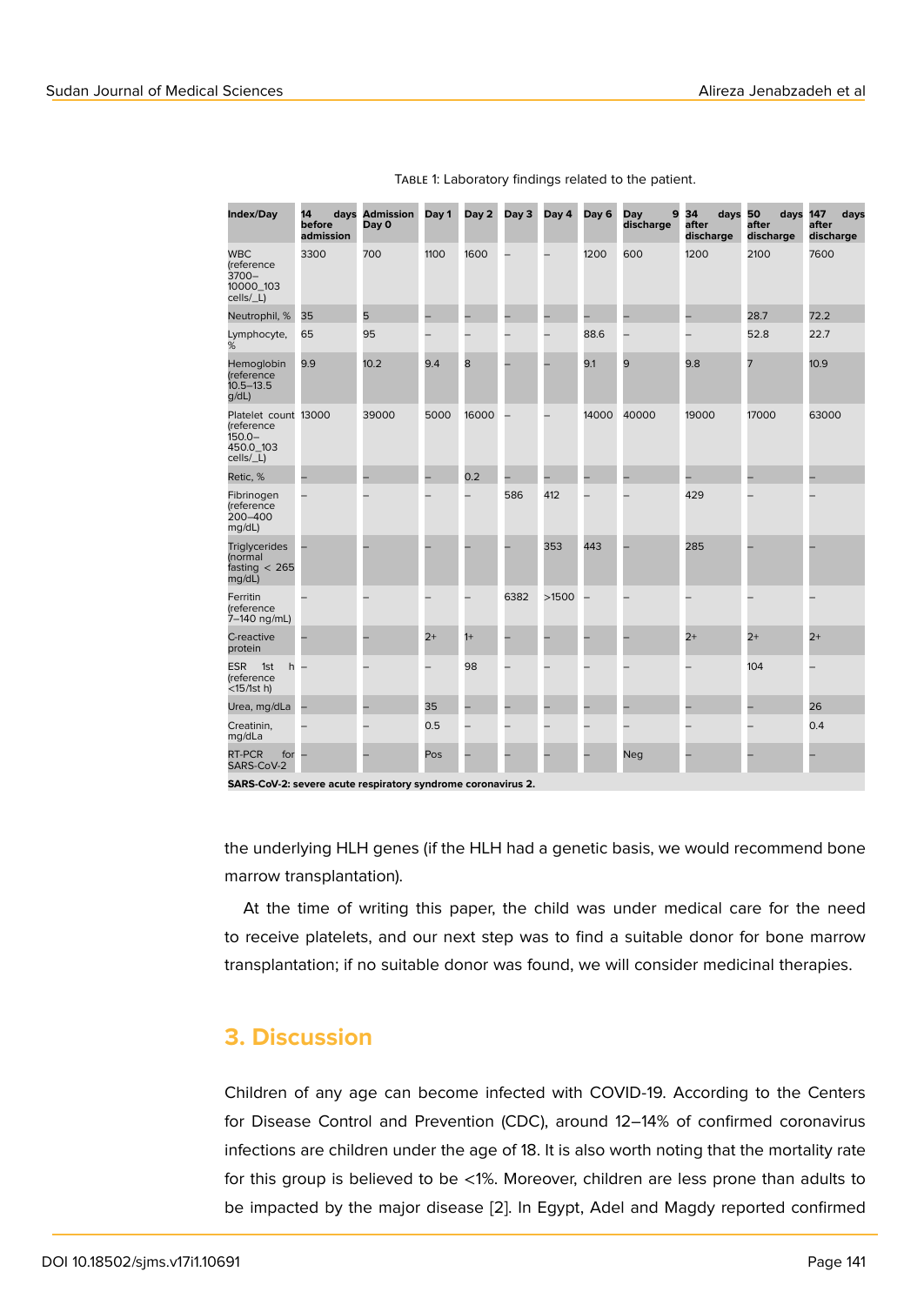

**Figure 1**: Chest radiograph of the three-year-and-three-month-old child with aplastic anemia (day 1 of hospitalization).

COVID-19 with sHLH in a 71-day-old infant whose symptoms worsened in about a week and who died because of vasoplegic shock development [1].Mostafavi *et al.* reported an 18-month-old boy who developed COVID-19-induced sHLH and successfully recovered from sHLH and COVID-19 in Isfahan, Iran [4].This report also explains the case of a three-year-and-three-month-old child who had COVID-19 [a](#page-6-0)nd HLH simultaneously, and recovered from the disease, except for thrombocytopenia.

The reason for the reduced severity of [CO](#page-6-1)VID-19 in children is unknown. One possible explanation for this condition is that children have a poorer immune response to coronavirus [6–8]. Among other factors, we may note the various expressions of angiotensin-converting enzyme receptor, which is one of the coronavirus's potentially harmful mechanisms in children's respiratory systems [9]. Furthermore, lowering the likelihood of children's exposure or limiting the frequency of their tests are reasons for this problem. Other explanations include viral involvement in the respiratory system, which has lowered COVID-19 virus accumulation in their [re](#page-7-0)spiratory system [10]. Similar to the Egyptian child with COVID-19 and HLH, in this study, the reported case had no symptoms of respiratory tract involvement or hypoxemia while there was mild respiratory tract involvement and hypoxemia reported by Mostafavi *et al*. However, sy[mp](#page-7-1)toms in the Egyptian case got worse and led to patient's death, while the case from Isfahan recovered from hypoxemia and invasive ventilation [1, 4]. Our case also developed nonrespiratory-involved COVID-19 with disturbances in hematologic indexes.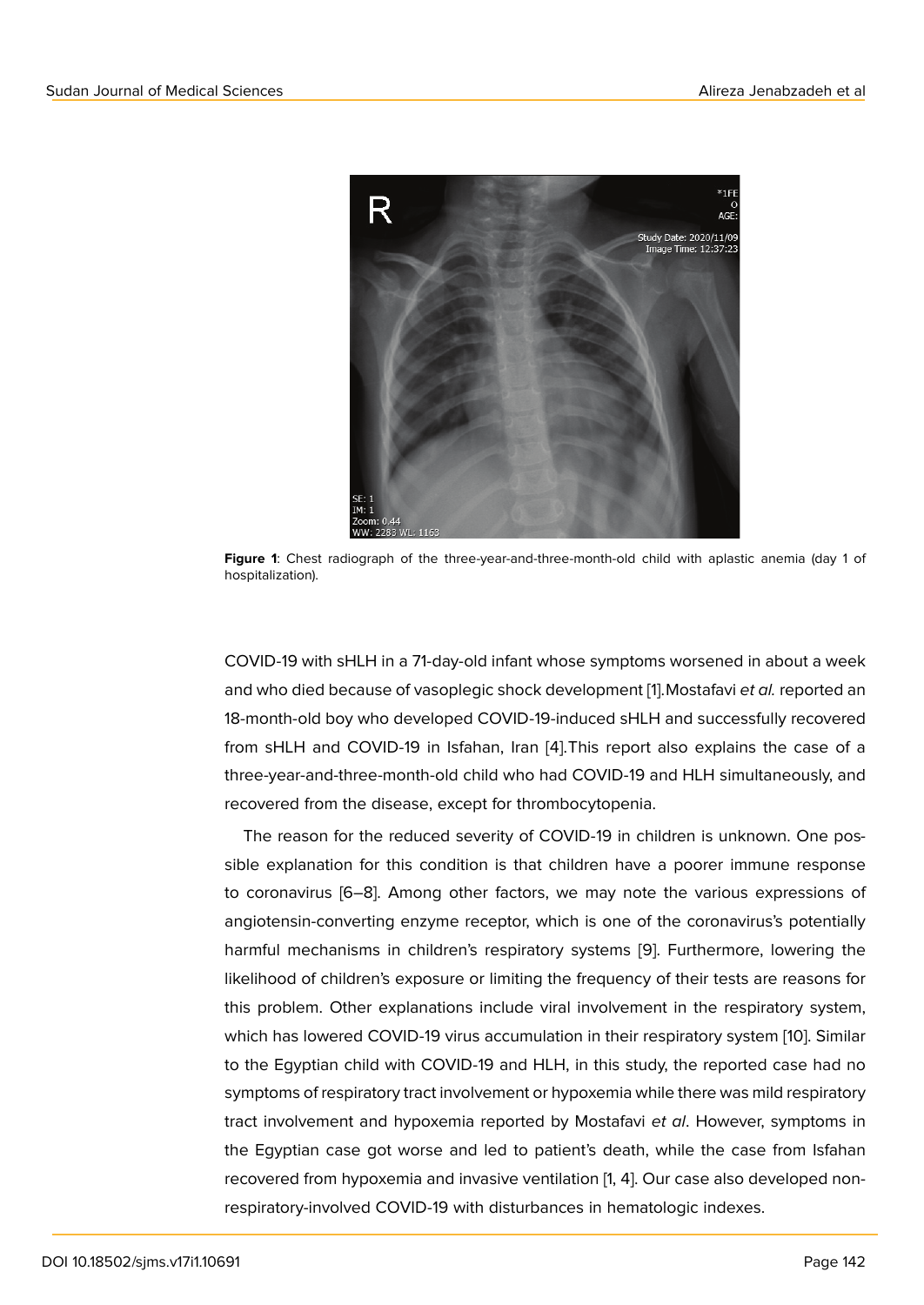Although immune system insufficiency has been considered as an underlying cause of COVID-19 in some of these reports, the link between immune-deficiency patients and severe COVID-19 cases has yet to be reported [11]. It appears that the probability of immunological insufficiency in patients infected with COVID-19 is lower than in those with other underlying illnesses. It also had better outcomes compared to other comorbidities [2, 6–9].

In limited research on children with COVID-19, the severity of the disease was observed to be low when immunosuppressive medications were administered to kidney transplant and inflammatory bowel disease patients [12, 13]. In a study of 187 children aged two to four years with cancer in New York, only 20 tests were found to be positive, and 1 of them required hospitalization. The study also revealed that as compared to the general population, this group is less prone to COVID-19 infection and its adverse effects [11]. In Filocamo *et al.*'s study on children suffering from COVID-19 and receiving immunosuppressive medications for rheumatology illness, it was discovered that this group is not at a greater risk of severe COVID-19 respiratory complications or lifethreate[nin](#page-7-2)g consequences [14].

In this case report, a child referred to the health facility with aplastic anemia was diagnosed with HLH and COVID-19. Among the reasons (Drug, sHLH, infection with viruses [EBV, CMV, HBV, H[CV](#page-7-3), HIV, HAV, VZV, parvovirus B19, Mumps, Rubella, and Influenza], and malignancy) for aplastic anemia, because of the splenomegaly and the increase in liver transaminases, triglycerides, and ferritin, we suspected the HLH. While the treatment for HLH is chemotherapy with etoposide and glucocorticoids and IVIG, in this case, due to the aplastic anemia, Dexamethasone and IVIG were used, besides interferon β-1a and Lopinavir/Ritonavir as the national protocol for COVID-19 treatment. Except for the hydroxychloroquine, the same treatment regimens were used for COVID-19 and HLH treatment in our and Mostafavi *et al.*'s patients. Neither ours nor Mostafavi *et al*.'s study used Tocilizumab because of the normal level of IL-6 [4].

## **4. Conclusion**

The symptoms of COVID-19 in our patient were very mild due to the low number of WBCs and, as a result, released cytokines. Children may experience nonspecific COVID-19 symptoms, so keeping an open mind is important. We suggest that further extensive research in the field of COVID-19 and HLH be performed in light of the literature.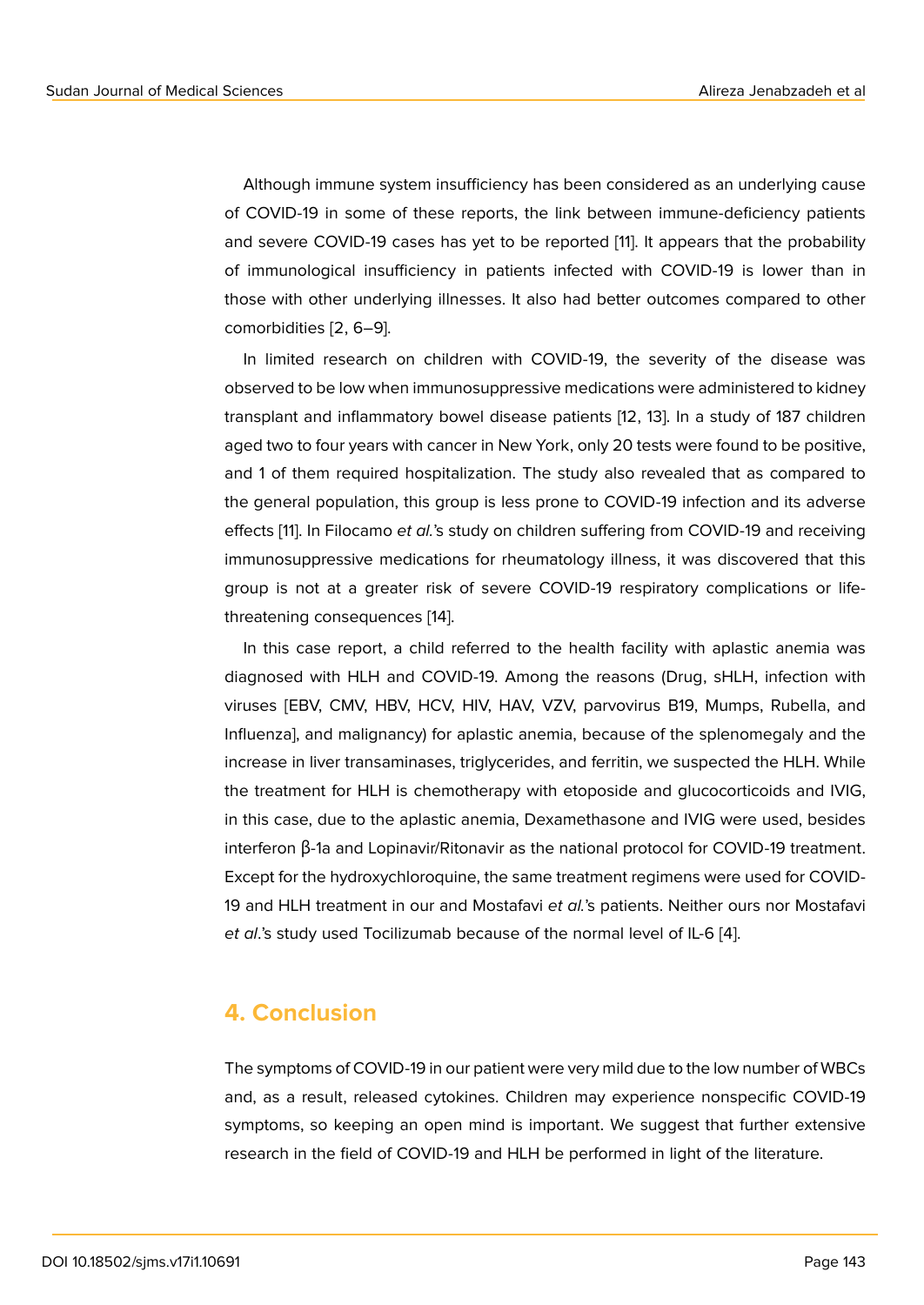# **Acknowledgements**

Nil.

## **Ethical Considerations**

This study was approved by Yazd Shahid Sadoughi Medical Science University ethics commission (Code: IR.SSU.MEDICINE.REC.1400.180). Also, written informed consent to publish the information was obtained from the patient's legal guardians.

# **Competing Interests**

Nil.

# **Availability of Data and Material**

The authors confirm that all relevant data are included in the article and/or its supplementary information files.

# **Funding**

None.

#### **References**

- <span id="page-6-0"></span>[1] Adel, M. and Magdy, A. (2021). SARS-CoV-2 infection in an infant with non-respiratory manifestations: A case report. *Egyptian Pediatric Association Gazette*, vol. 69, no. 1, p. 3.
- [2] Deville, J. G., Song, E., and Ouellette, C. P. (2021). *COVID-19: Clinical manifestations and diagnosis in children*. UpToDate.
- [3] Akçabelen, Y., Yozgat, A. K., Ozkaya-Parlakay, A., et al. (2020). *COVID-19 in a child with severe aplastic anemia*. Authorea Preprints.
- <span id="page-6-1"></span>[4] Mostafavi, S. N., Sadeghizadeh, A., Babaei, S., et al. (2020). Successful recovery of a child with COVID-19-induced secondary hemophagocytic lymphohistiocytosis. *Archives of Pediatric Infectious Diseases*, vol. 10, no. 1, p. e111434.